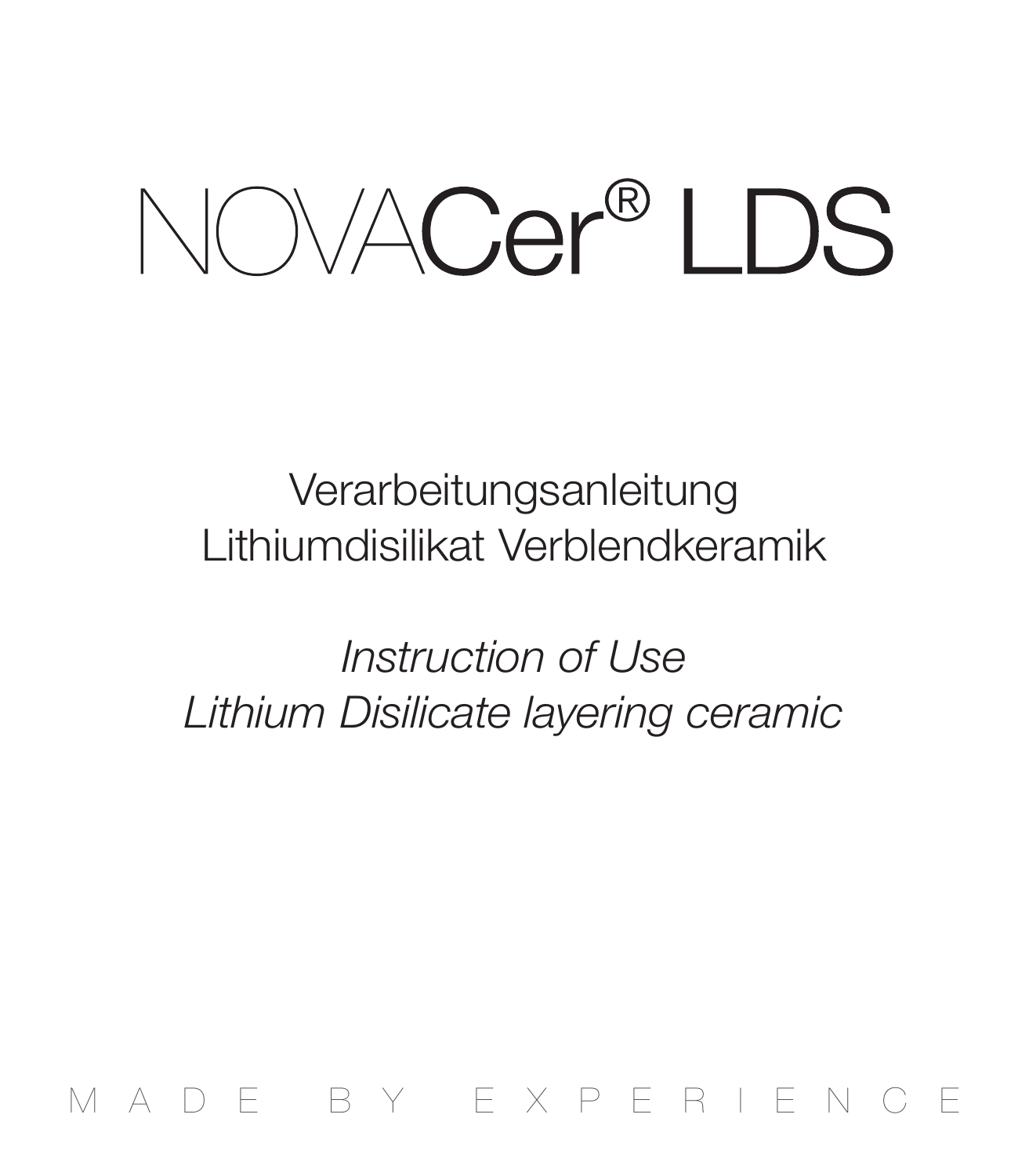**Sicherheitsinformationen:** Bitte lesen Sie alle in dieser Gebrauchsanweisung enthaltenen Informationen. Die unsachgemäße Verwendung und Nichtbeachtung der Angaben kann zur Beeinträchtigung der Qualität und Verringerung der Lebensdauer des Zahnersatzes führen. Die Handhabung dieses Produktes muss ausschließlich durch geschultes Personal (Zahntechniker bzw. Zahnarzt) vorgenommen werden.

#### **– WARNUNG –**

Gilt für Keramikmassen in Pulverform: Bitte öffnen Sie die Verpackung und Verarbeiten Sie das Produkt nur mit geeigneter Schutzausrüstung. Tragen Sie eine Schutzbrille und eine Staubschutzmaske. Der Keramikstaub kann Reizungen der Augen, der Schleimhäute, der Haut und eine Schädigung der Lunge verursachen.

*Safety information: Please read these instructions thoroughly before using the product. Improper use of the product and failure to observe the information provided may affect quality and reduce the lifetime of the dental prosthesis. Only trained staff (dentists or dental technicans) should be allowed to handle this product.*

#### *– WARNING –*

*Applies to porcelains in powder form: Please open the packaging and use the product only with protective equipment Wear safety goggles and a dust mask. Dust particles irritate the eyes, mucous membranes and skin, and injure the lungs.*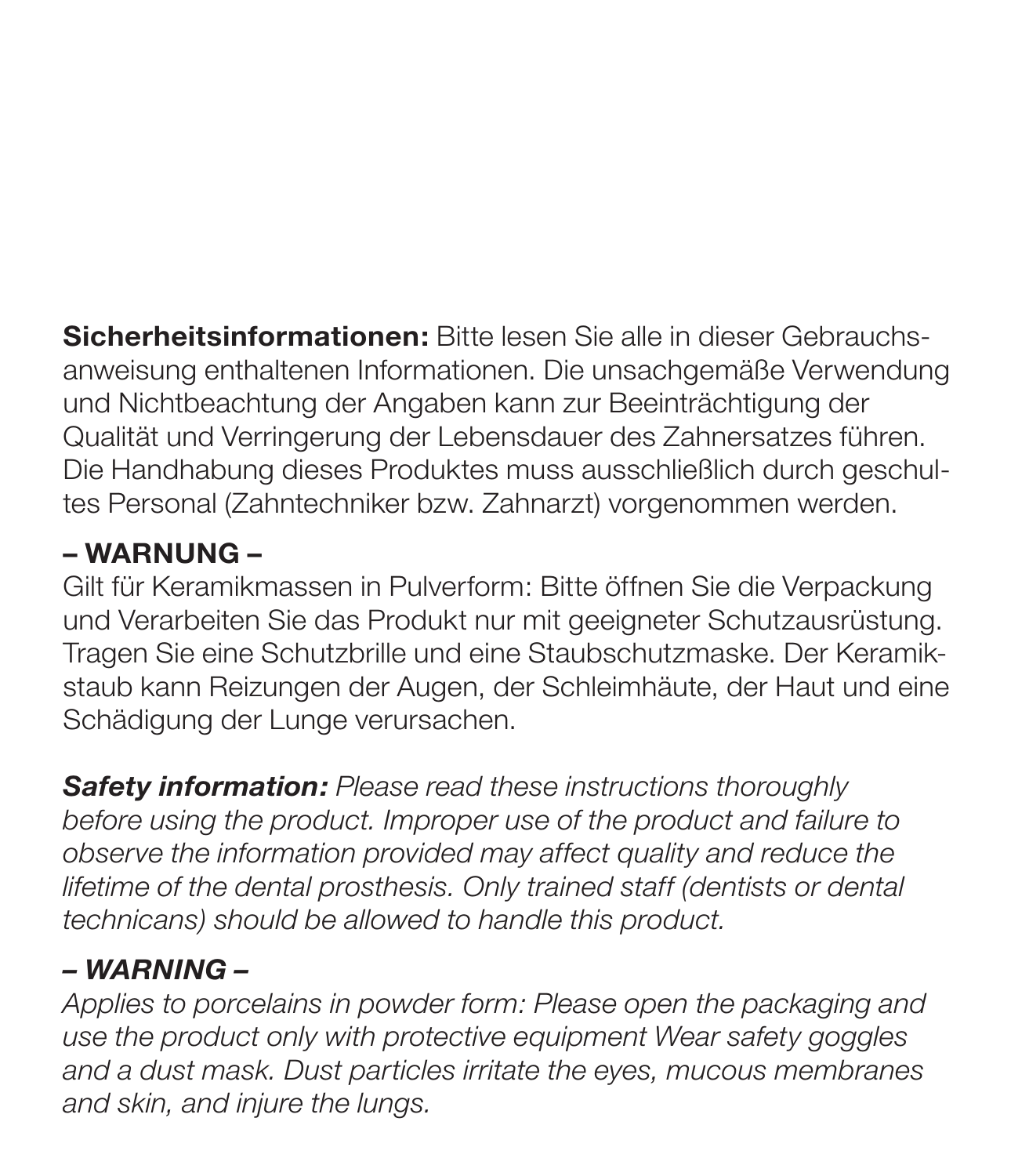**Verwendungszweck:** NOVACer® LDS ist eine Verblendkeramik für die Verblendung von Lithiumdisilikat Gerüstwerkstoffen. Alle Vorgaben des jeweiligen Lithiumdisilikat-Herstellers müssen beachtet werden. Die Stärke des Lithiumdisilikat Anteils muss mindestens 50% der Gesamtstärke der Restauration betragen.

*Intended use:* NOVACer® LDS *is a veneering ceramic for the veneering of Lithium Disilicate frameworks. When veneering Lithium Disilicate frameworks, the guidelines of the respective manufacturer must be observed.*

*The framework should have at least 50% of the total thickness.* 

## **SCHICHTTECHNIK**

#### **Gerüst:**

Die Lithiumdisilikat Gerüste werden mittels Press- oder CAD/CAM-Technologie hergestellt.

**Achtung:** Für die Gerüstdimensionierung müssen die jeweiligen Angaben des Lithiumdisilikat-Herstellers beachtet werden.

### *BUILD UP PROCEDURE:*

#### *Frame:*

*The lithium disilicate copings were pressed or produced in the CAD/CAM procedure.* 

*Note: For lithium disilicate framework dimension manufacturer's instruction must be respected!*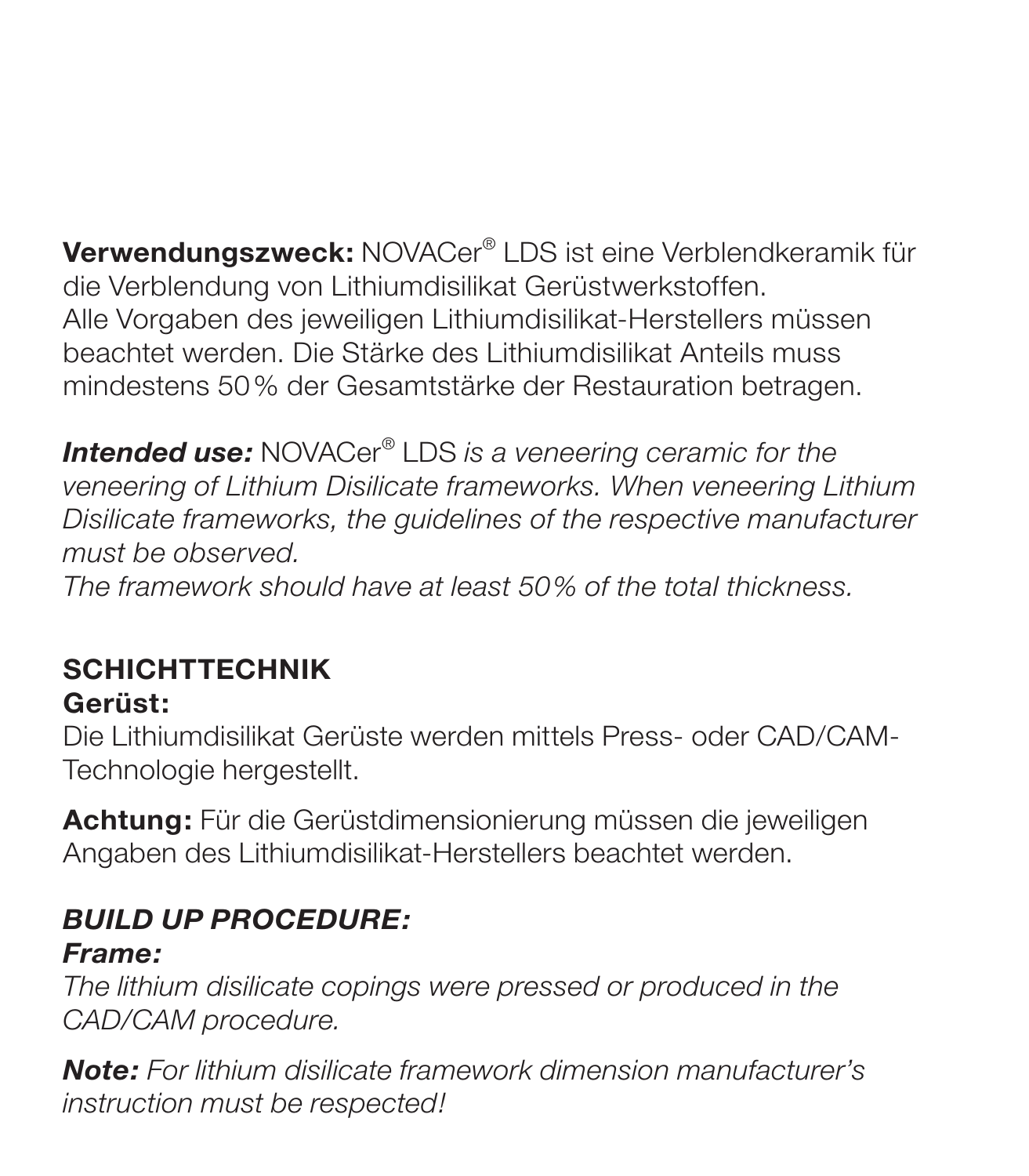

Lithiumdisilikat Gerüst *Lithium Disilicate Coping*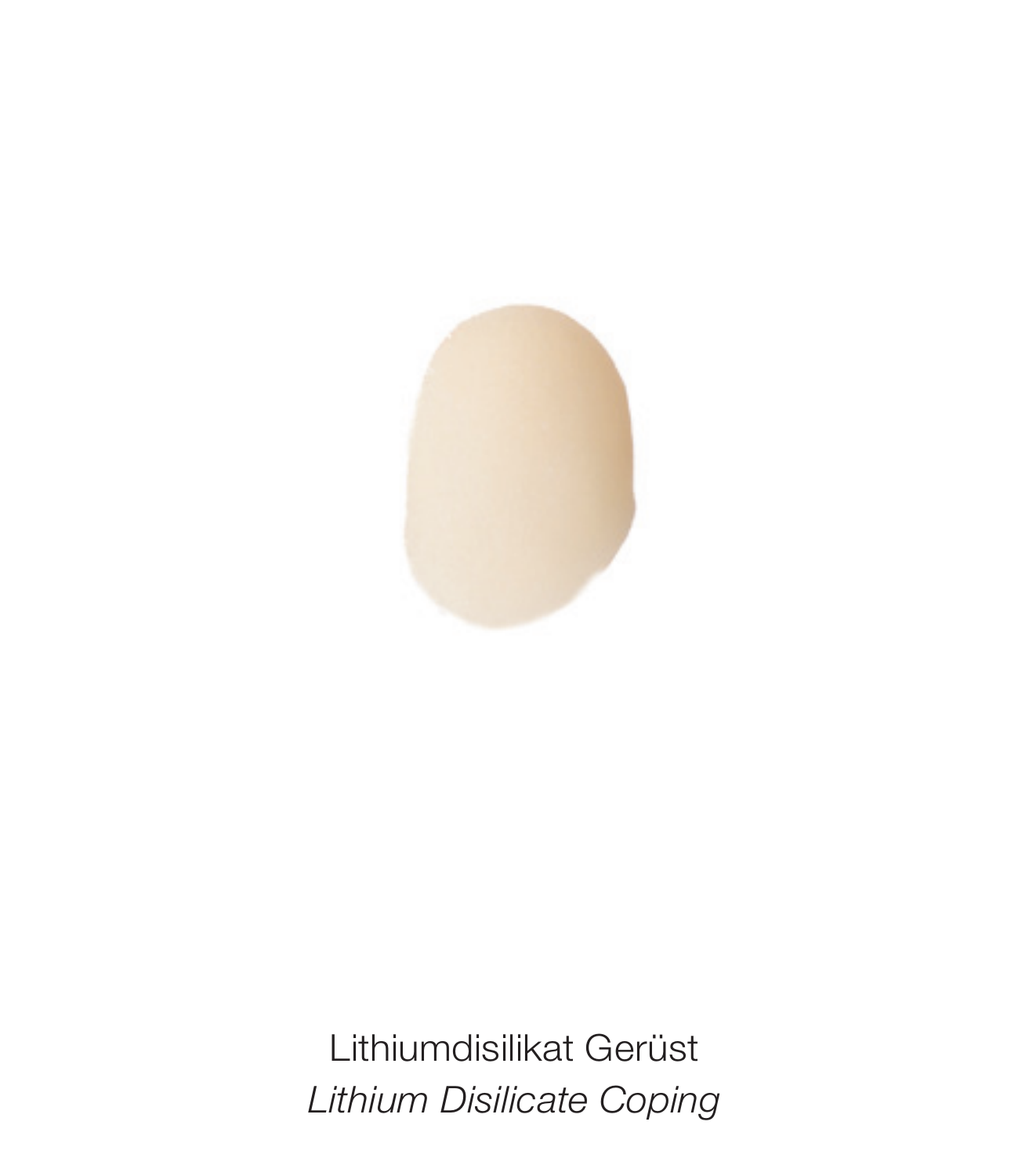

Dentinaufbau *Dentin build-up*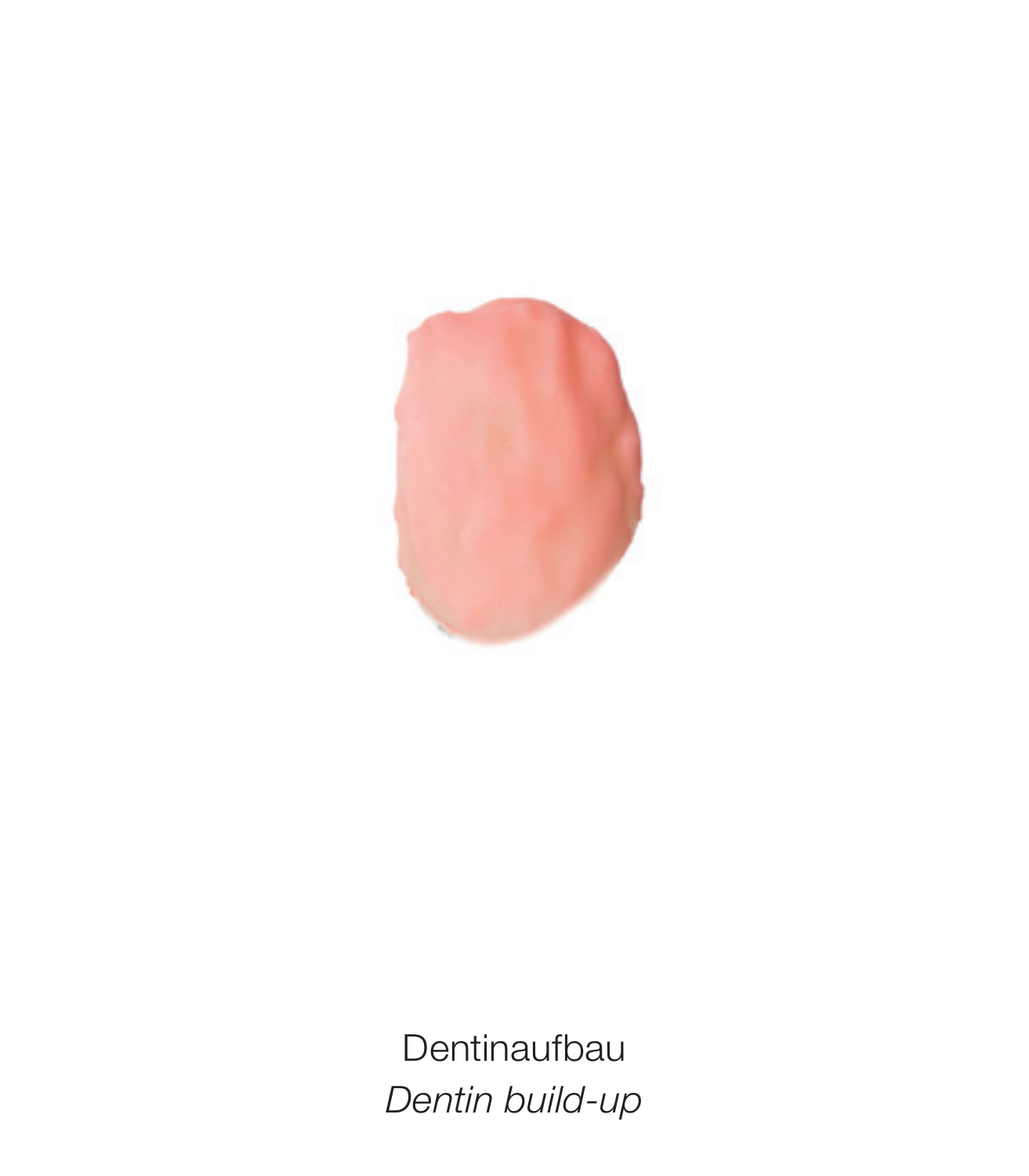

Die labiale und okklusale Form wird mit der Dentinmasse NOVACer® LDS dentine in der gewünschten Farbe aufgebaut.

*The labial and occlusal shape is build-up with* NOVACer® LDS dentine *in the required shade.*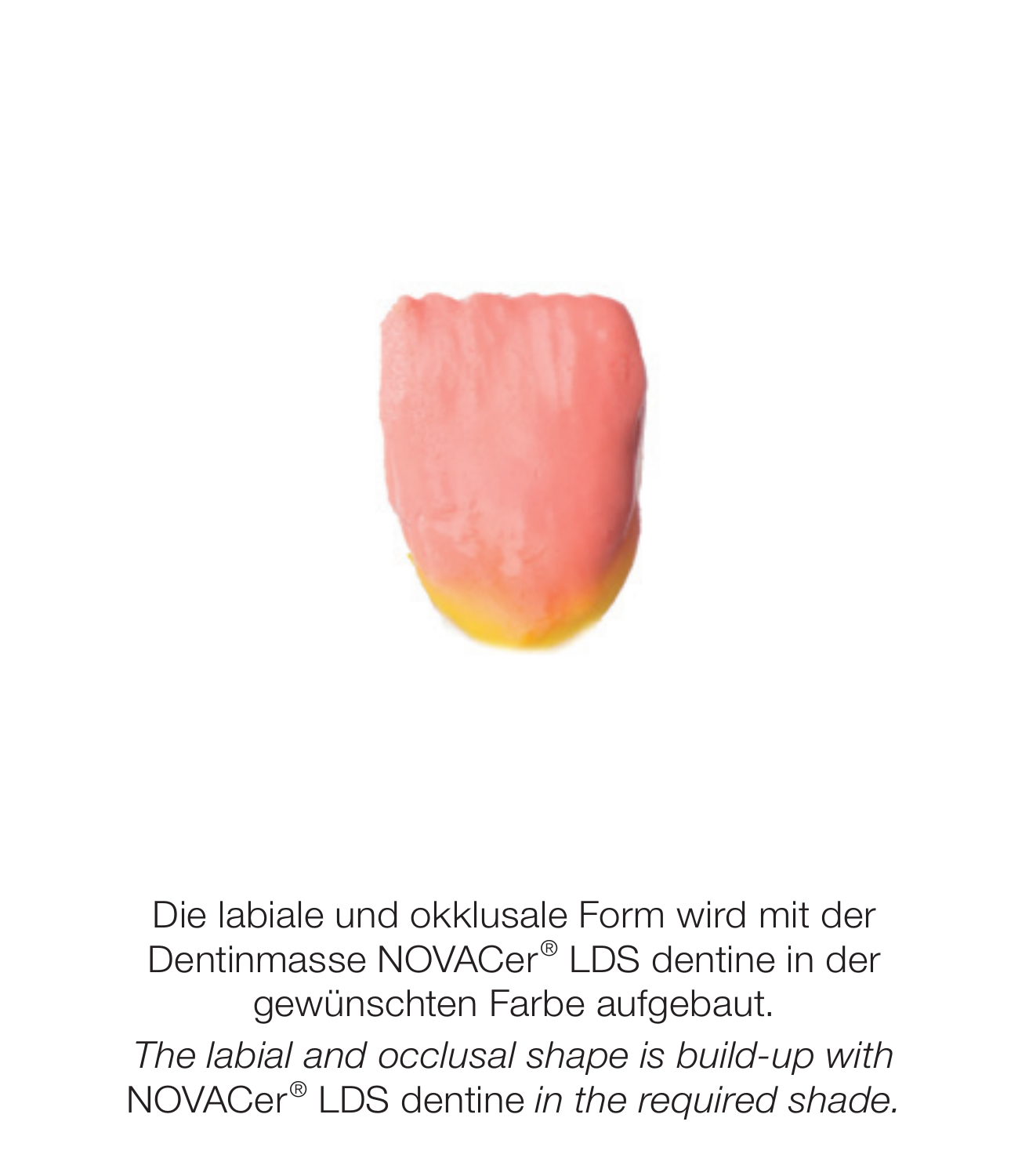

Das Dentin wird reduziert und chromatisches Material in Mamelonstruktur aufgebaut. *The dentin will be reduced and chromatic mamelon material build-up.*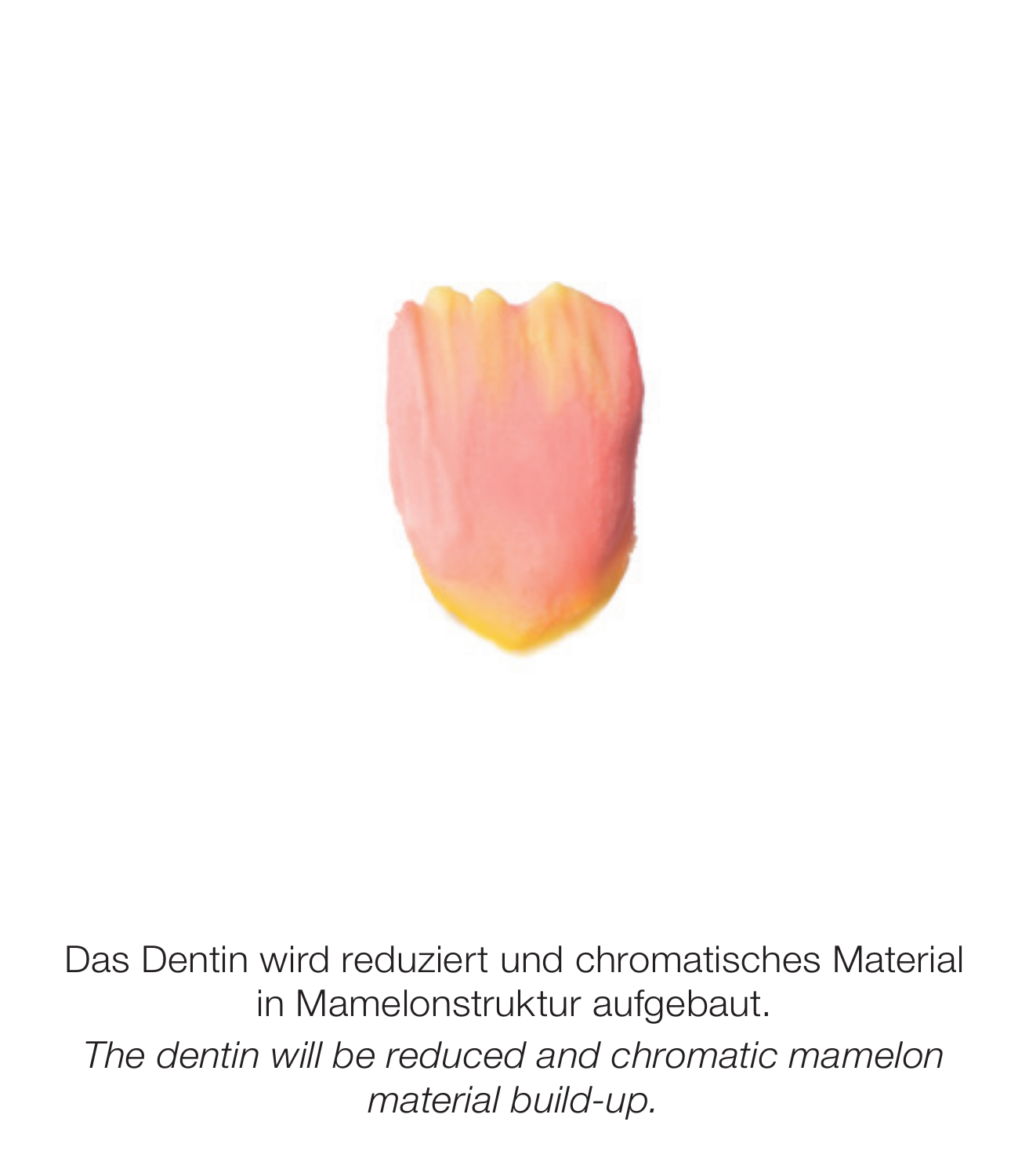

Kontrolle des richtigen Volumens der Dentinstruktur nach dem Brand. *Control of the correct volume of the dentin structure after firing.*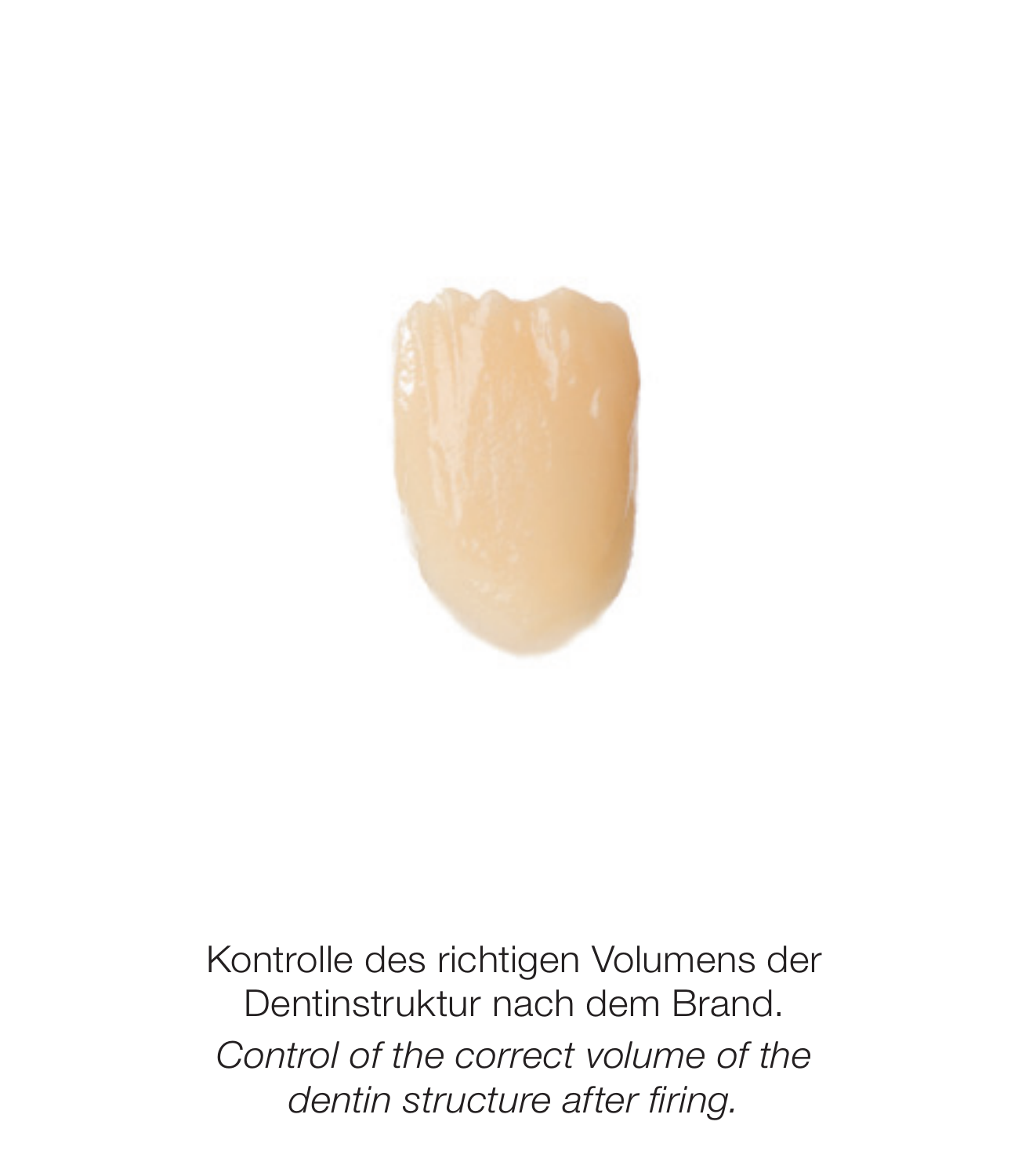

Die fehlenden Formanteile werden mit NOVACer® LDS Schneide- und Transpamassen ergänzt. *The missing areas will be build-up with* NOVACer® LDS *incisal and tranparent porcelains.*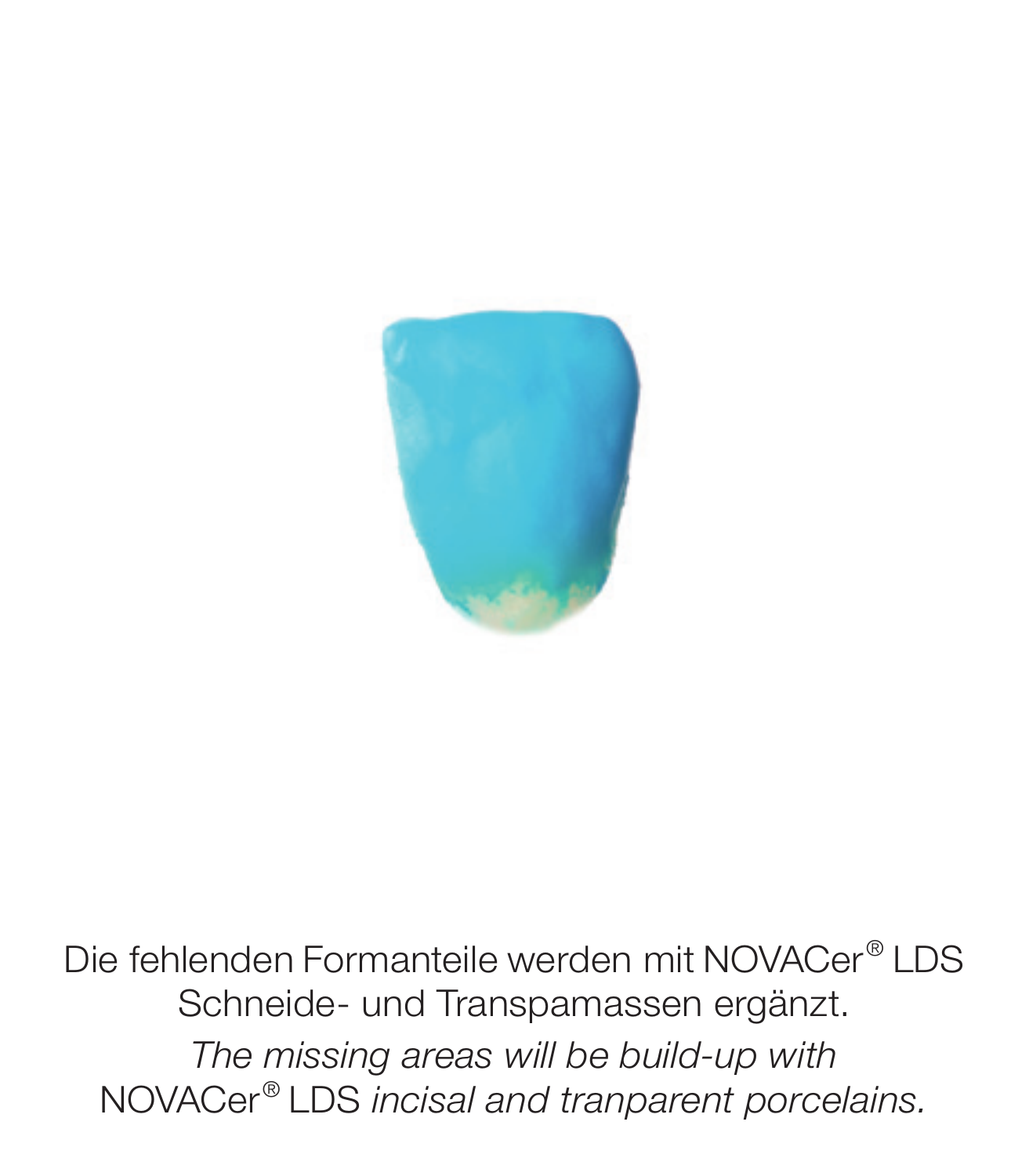

Das Ergebnis nach dem Brand. *The result after firing.*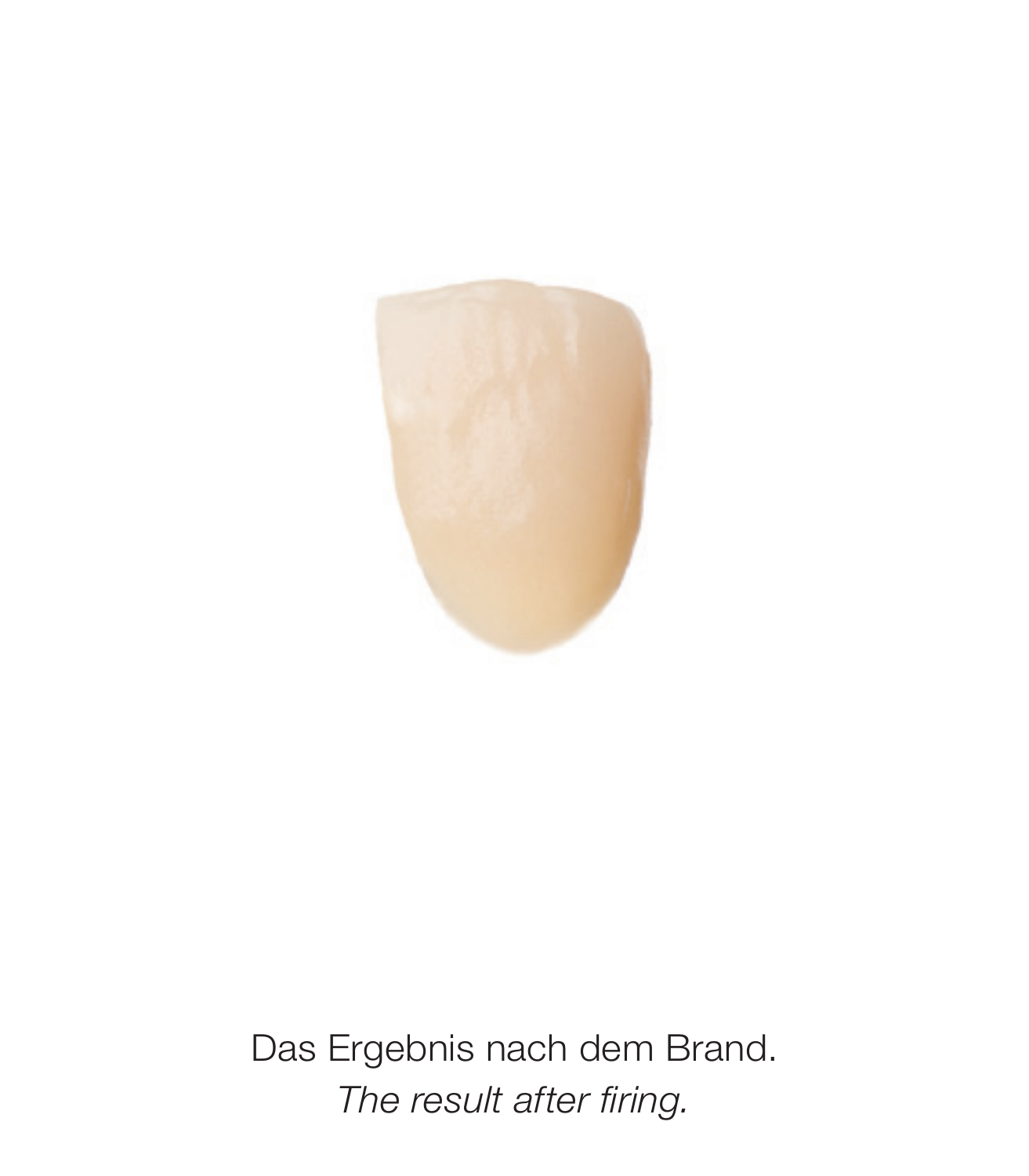

Nach dem Ausarbeiten folgt der Glanzbrand. Der Glanzgrad kann durch mechanisches Polieren angepasst werden. *Glaze firing after finishing.*

*The degree of glaze can be adjuted by polishing.*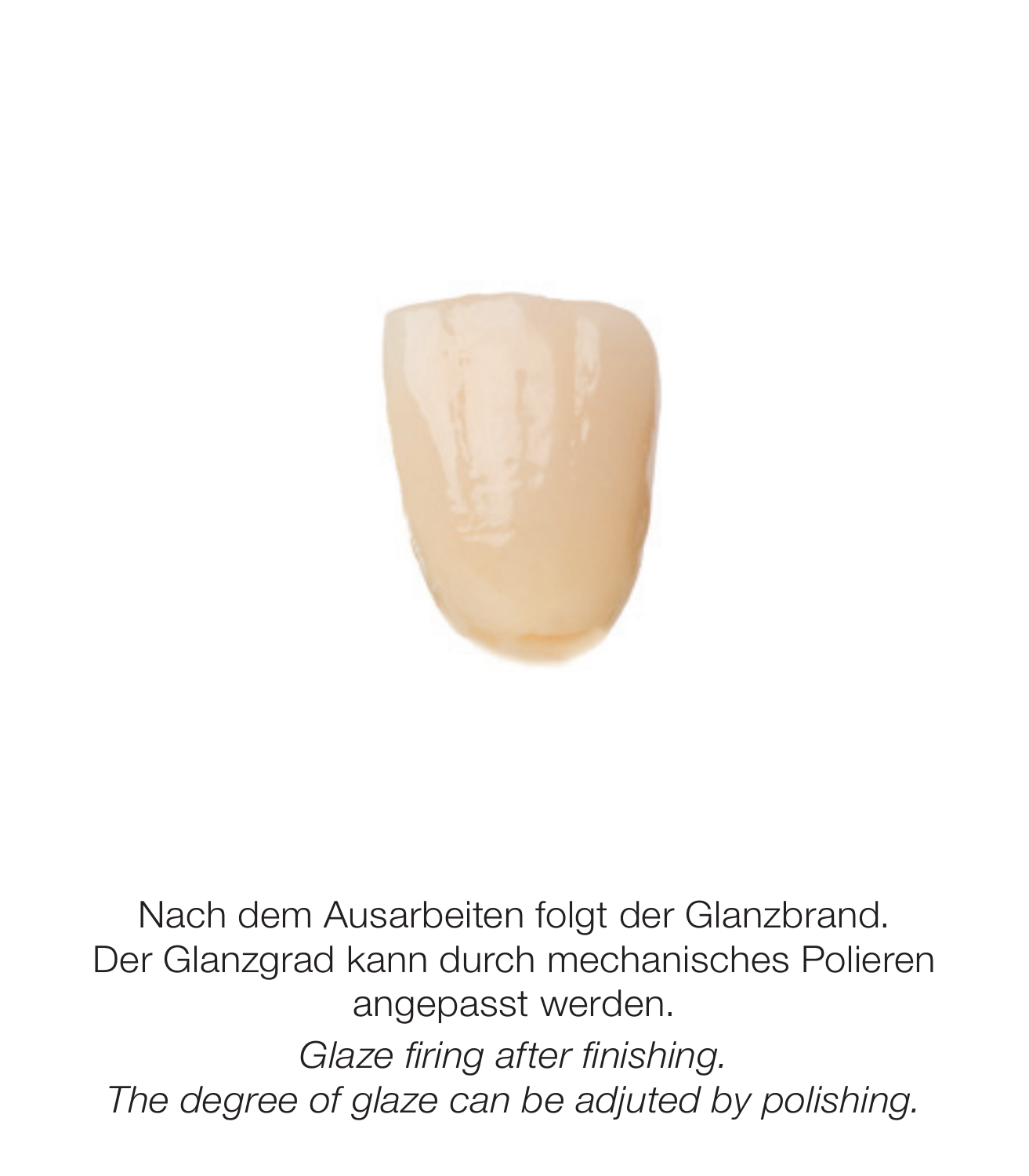

Ansicht von approximal nach dem Glanzbrand. *Approximal view after glaze firing.*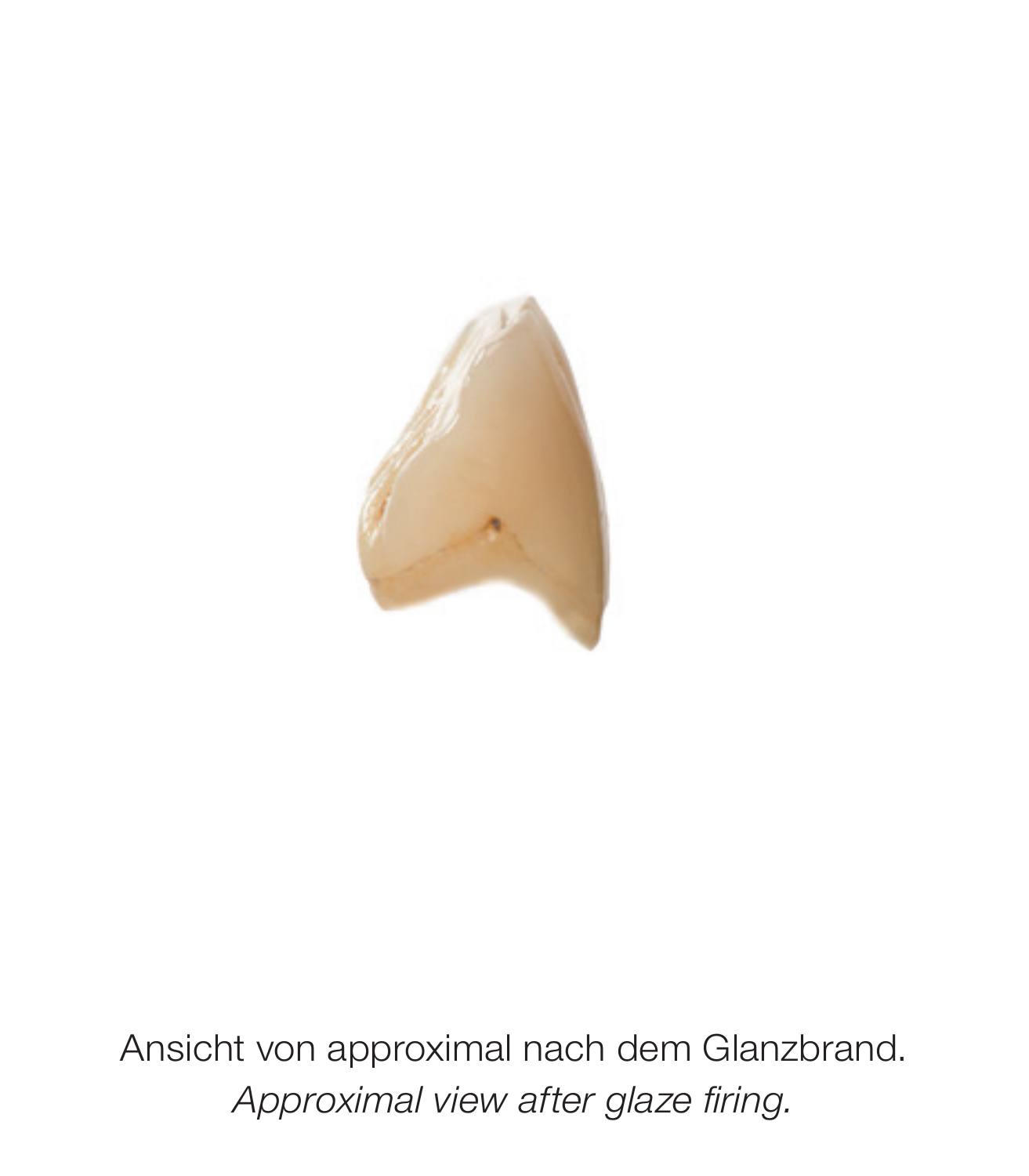

Homogene Struktur nach dem Glanzbrand. *Homogen structure after glaze firing.*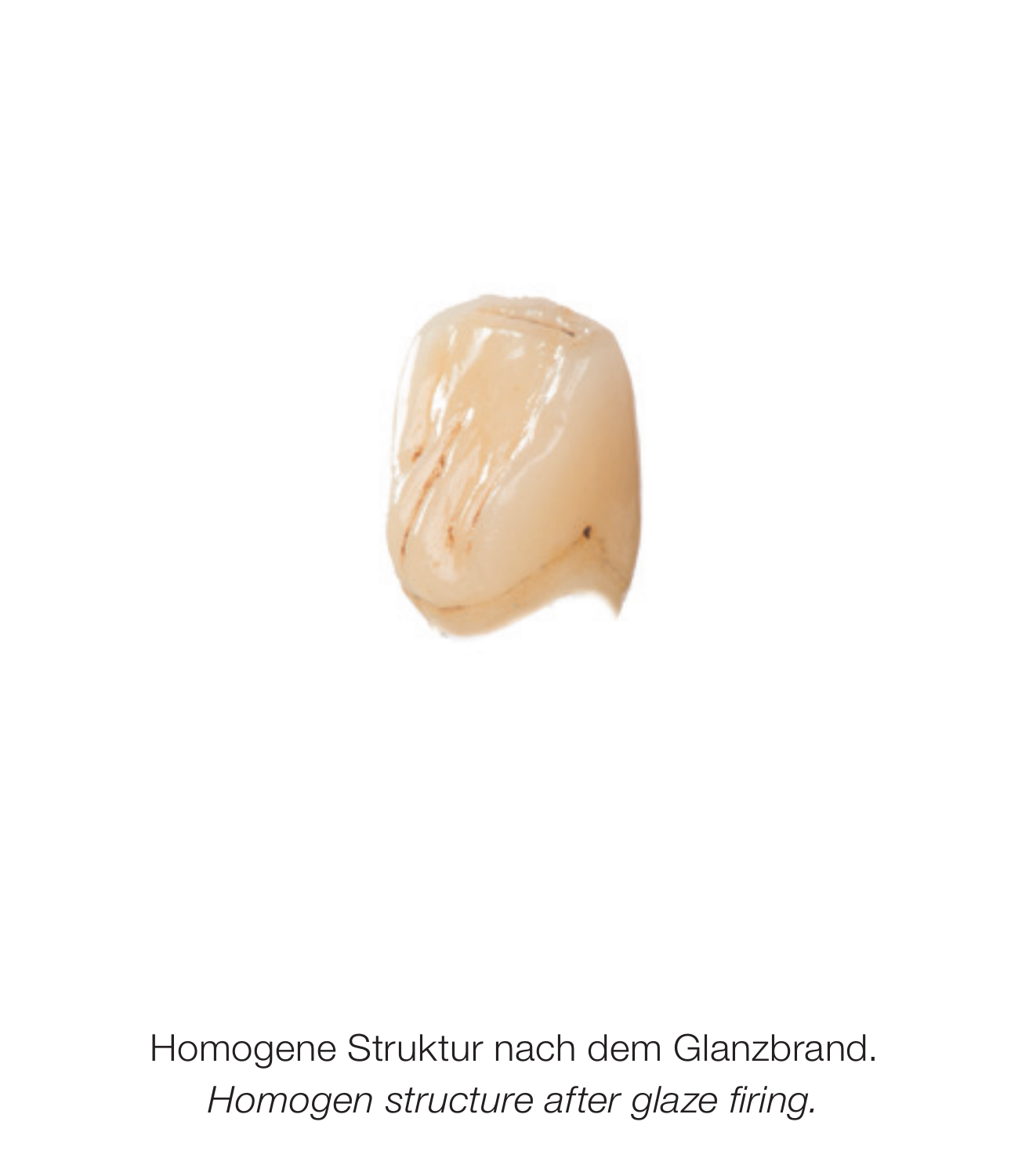

Ansicht von palatinal nach dem Glanzbrand. *Palatinal view after glaze firing.*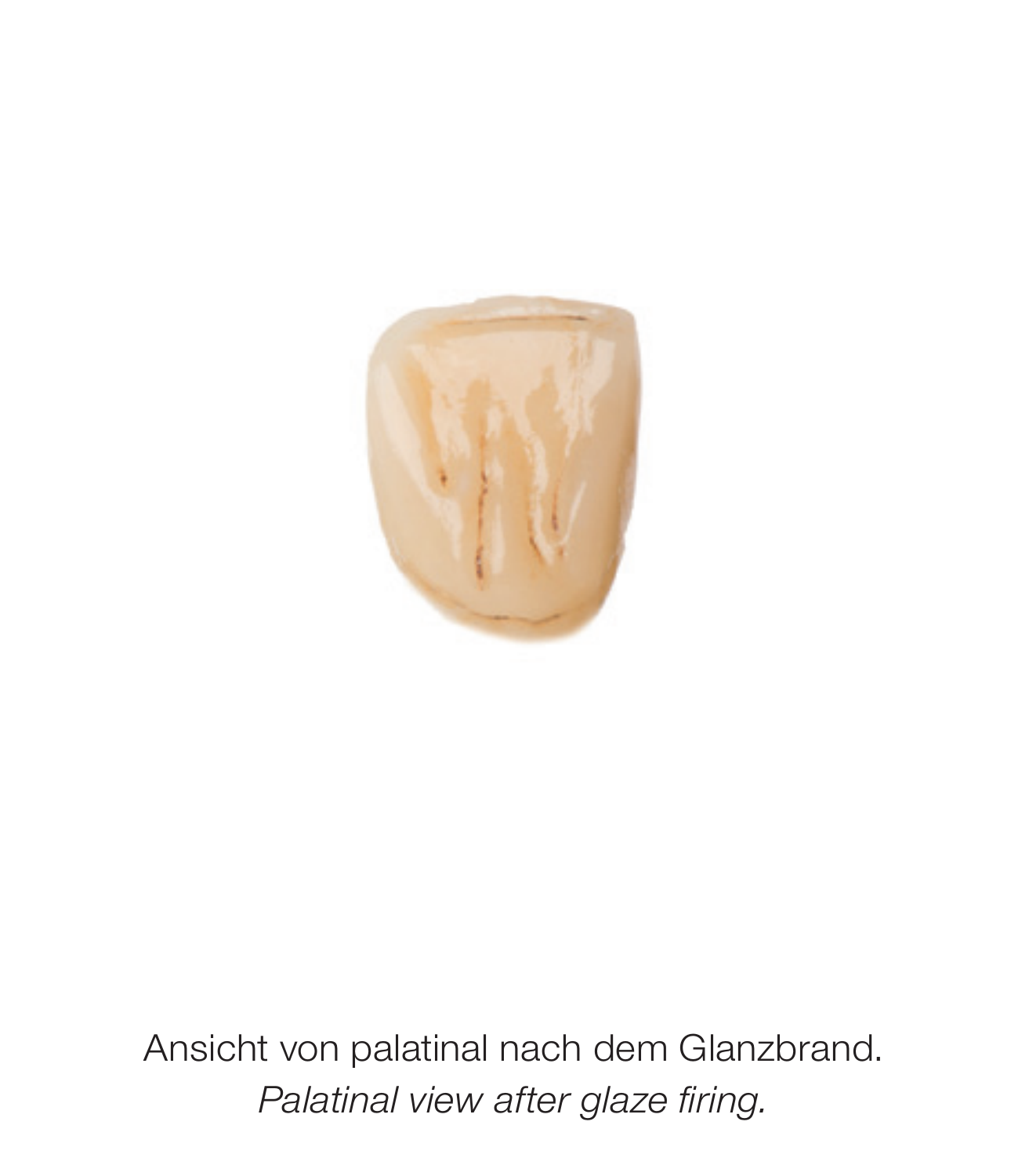

Beispiele für eine einfache Schichtung. *Samples of a simple build-up.*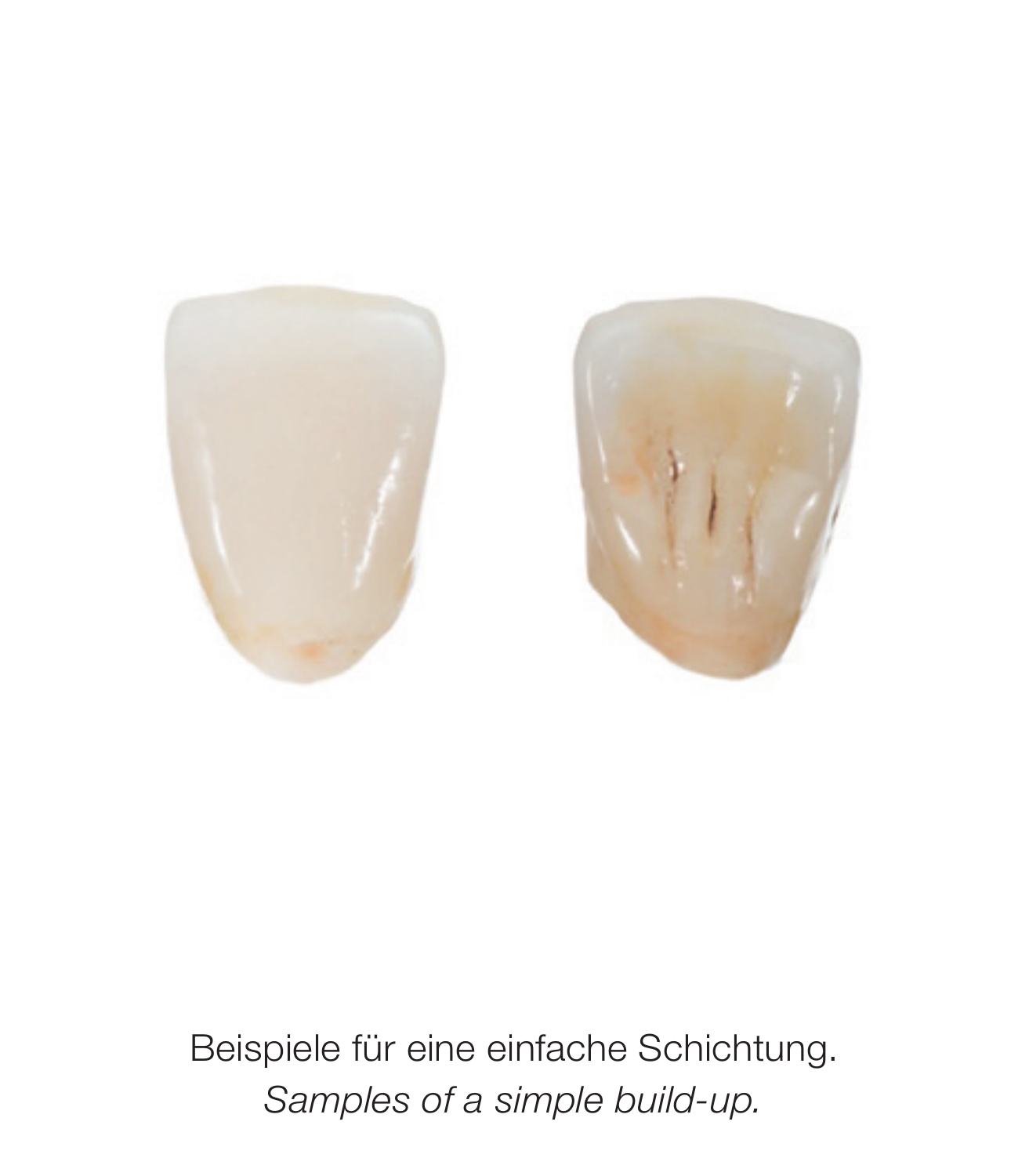## **Brenntabelle** *Firing Instructions*

|                                      | Starttemp.<br>Preh. Temp. | Trockenzeit<br><b>Drying Time</b> | Temp. Ast.<br>Raise of Temp. |  |
|--------------------------------------|---------------------------|-----------------------------------|------------------------------|--|
| WASH                                 | $420^{\circ}$ C           | 4 min                             | $45^{\circ}$ C/min           |  |
| Dentinbrand<br><b>Dentine Firing</b> | $420^{\circ}$ C           | 6 min                             | 45°C/min                     |  |
| Korrekturbrand<br>2nd Dentine Firing | $420^{\circ}$ C           | 6 min                             | 45°C/min                     |  |
| Glanzbrand<br>Glaze Firing           | $450^{\circ}$ C           | 4 min                             | $45^{\circ}$ C/min           |  |

\* Die oben genannten Brennparameter sind Richtwerte, die stets dem jeweils verwendeten Ofen und der Situation des Ofens angeglichen werden. Entscheidend ist das richtige Brennresultat.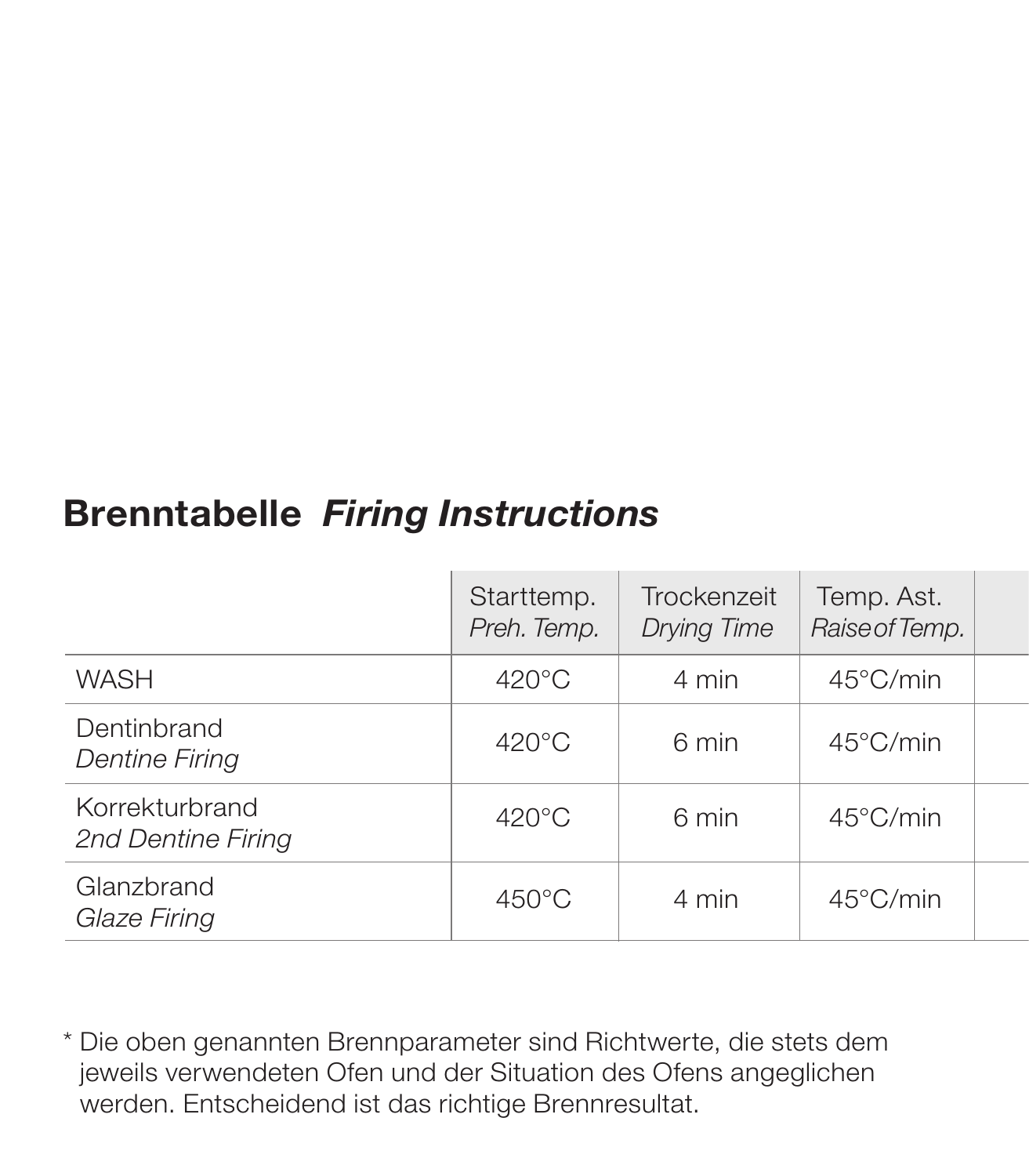| V<br>V                   | Endtemp.<br>Final Temp. | Haltezeit<br><b>Holding Time</b> | Erscheinungsbild<br>Appearance   |
|--------------------------|-------------------------|----------------------------------|----------------------------------|
| $^{+}$                   | 780°C                   | 1 min                            | leicht glänzend / slightly shine |
| $^{+}$                   | 780°C                   | 1 min                            | leicht glänzend / slightly shine |
| $^{+}$                   | 770°C                   | 1 min                            | leicht glänzend / slightly shine |
| $\overline{\phantom{a}}$ | 780°C                   | 1 min                            | glänzend / shine                 |

\* The firing parameters given above are guidlines, which must always be adjusted to suit the furnace used and the situation of the furnace. What is essential is getting the right firing result.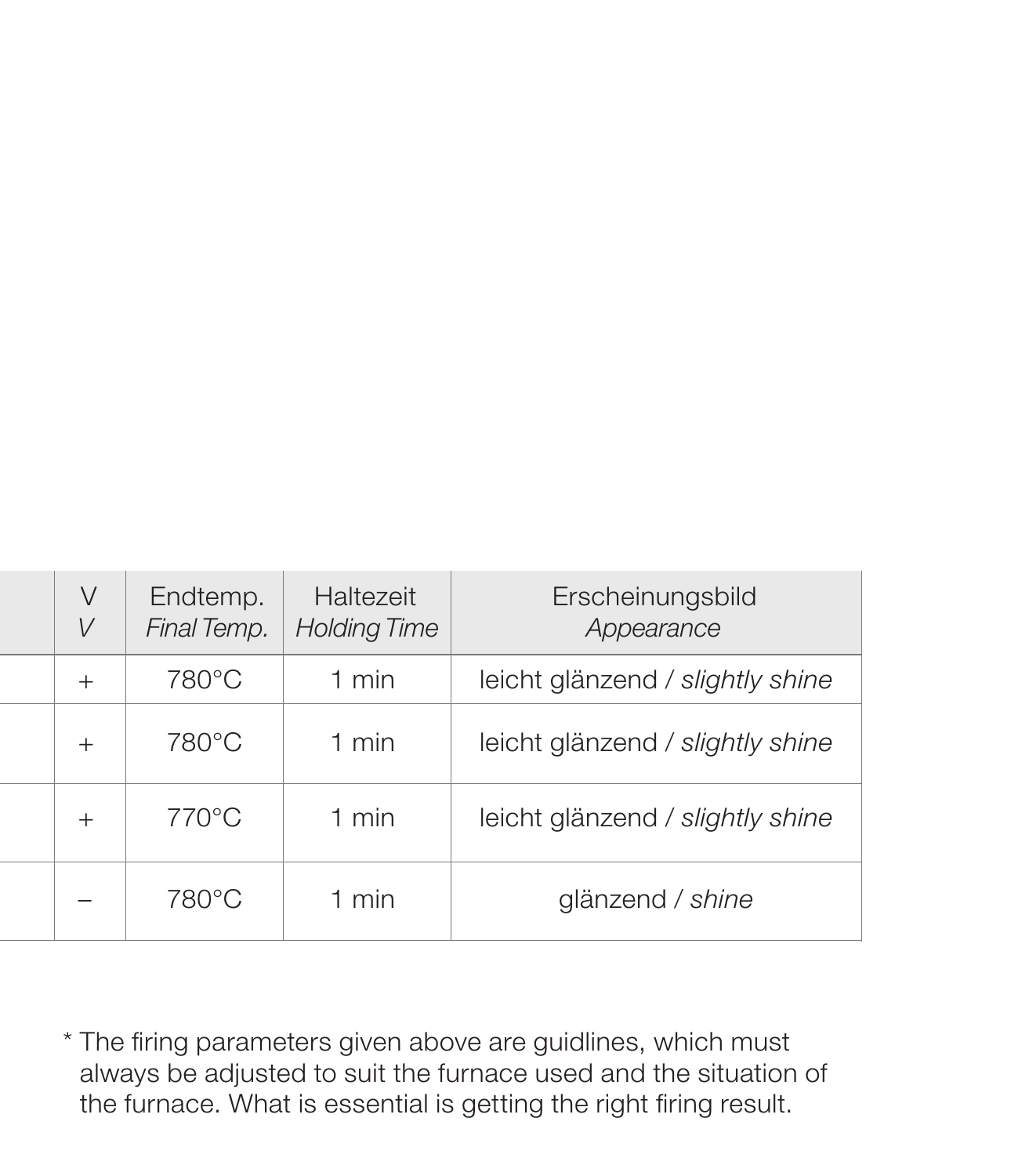## **Phys. Eigenschaften** *Physical Properties*

| Eigenschaften<br>Properties                                                                  | Maßeinheit<br>Measure       | Wert<br>Value | Norm<br>Norm |
|----------------------------------------------------------------------------------------------|-----------------------------|---------------|--------------|
| Wärmeausdehnungs-<br>koeffizient (25-500°C)<br>Coefficient of Thermal<br>Expansion (25-500°) | $10^{-6}$ x K <sup>-1</sup> | 9.0           |              |
| Glastransformationspunkt<br>Glass Transition Temp.                                           | °C                          | $525 + 10$    |              |
| Löslichkeit<br>Solubility                                                                    | $\mu$ m/cm <sup>2</sup>     | 16            | Max. 100     |
| Biegefestigkeit<br><b>Flexural Strength</b>                                                  | <b>MPa</b>                  | 90            | Min. 50      |
| Mittlere Korngröße<br>Median Grain Size                                                      | D 90%                       | 60            |              |